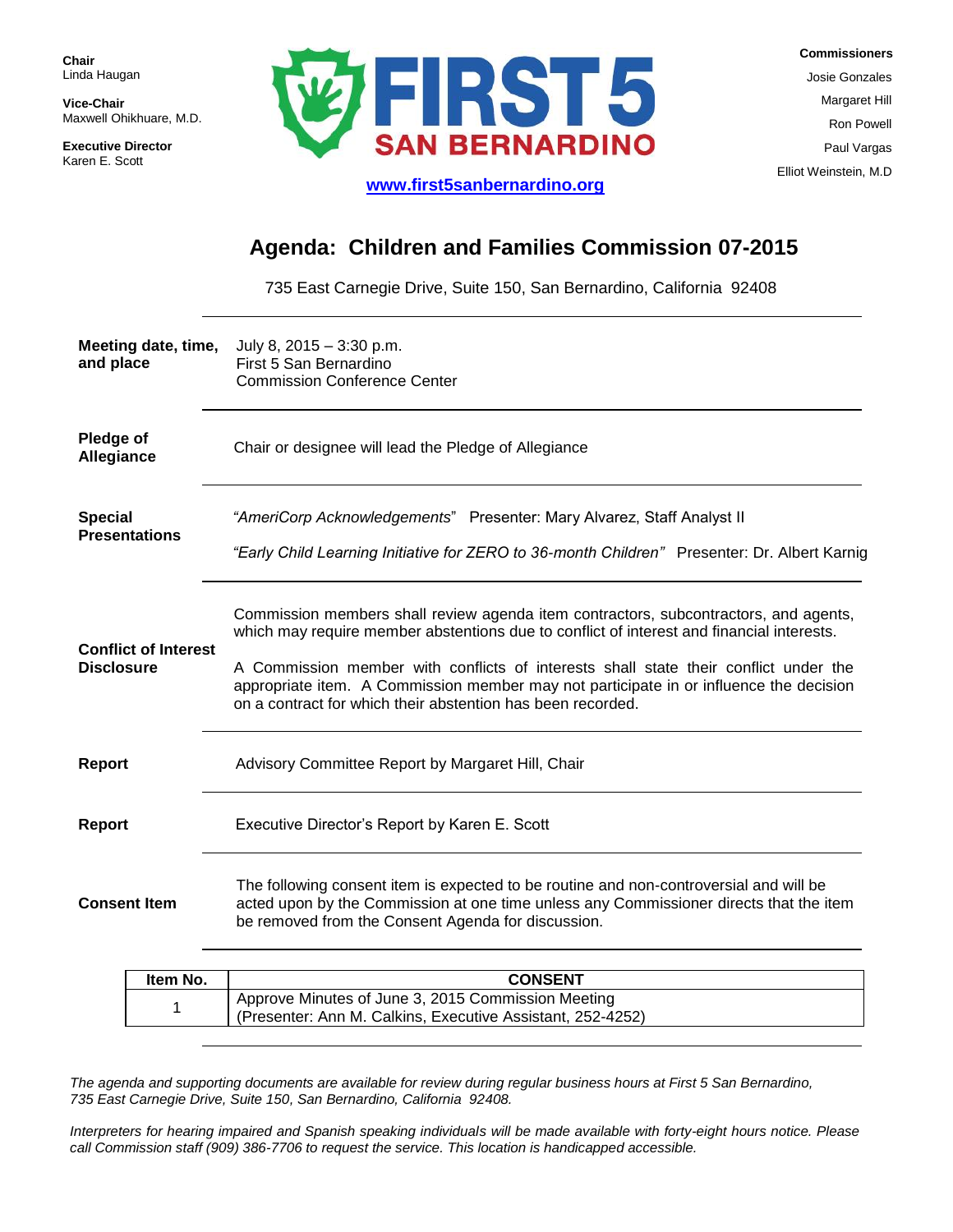| Item No.              | <b>DISCUSSION</b>                                                                                                                                                                                                                                                                                                                                                                   |  |  |
|-----------------------|-------------------------------------------------------------------------------------------------------------------------------------------------------------------------------------------------------------------------------------------------------------------------------------------------------------------------------------------------------------------------------------|--|--|
| $\mathbf{2}^{\prime}$ | Authorize Executive Director to submit Letter of Intent to participate in the First 5 IMPACT<br>(Improve and Maximize Programs so All Children Thrive) Program, a First 5 California<br>  Quality Rating and Improvement System collaborative and funding opportunity for Fiscal<br>Years 2015-2016 through 2019-2020.<br>(Presenter: Karen E. Scott, Executive Director, 387-1502) |  |  |

| Item No.                                                                                                                                                                            | <b>INFORMATION</b>                                                                                                                                                                                                                                                             |  |  |
|-------------------------------------------------------------------------------------------------------------------------------------------------------------------------------------|--------------------------------------------------------------------------------------------------------------------------------------------------------------------------------------------------------------------------------------------------------------------------------|--|--|
| 3                                                                                                                                                                                   | Receive information on the addendum that extends the formal review period for the Healthy<br>Communities Initiative (HCI) Request for Proposals (RFP 15-02) for 30 days from July 10,<br>2015 to August 10, 2015.<br>(Presenter: Karen E. Scott, Executive Director, 252-4252) |  |  |
| 4                                                                                                                                                                                   | Receive information on Children's Fund Emergency Needs Program.<br>(Presenter: Mary Jaquish, Supervisor, 252-4254)                                                                                                                                                             |  |  |
| Receive summary of First 5 San Bernardino (F5SB) funded contracts for Fiscal Year 2015-<br>5<br>2016.<br>(Presenter: Debora Dickerson-Sims, Administrative Supervisor II, 252-4269) |                                                                                                                                                                                                                                                                                |  |  |

| <b>Public Comment</b>                                                           | Persons wishing to address the Commission will be given up to three minutes and pursuant<br>to Government Code $54954.2(a)(2)$ "no action or discussion will be undertaken by the<br>Commission on any item NOT on the agenda." |  |  |  |
|---------------------------------------------------------------------------------|---------------------------------------------------------------------------------------------------------------------------------------------------------------------------------------------------------------------------------|--|--|--|
| <b>Commissioner</b><br>Roundtable                                               | Open to comments by the Commissioners                                                                                                                                                                                           |  |  |  |
| <b>Next Commission</b><br>Meeting at<br><b>First 5 San</b><br><b>Bernardino</b> | August 5, 2015<br>3:30 p.m.                                                                                                                                                                                                     |  |  |  |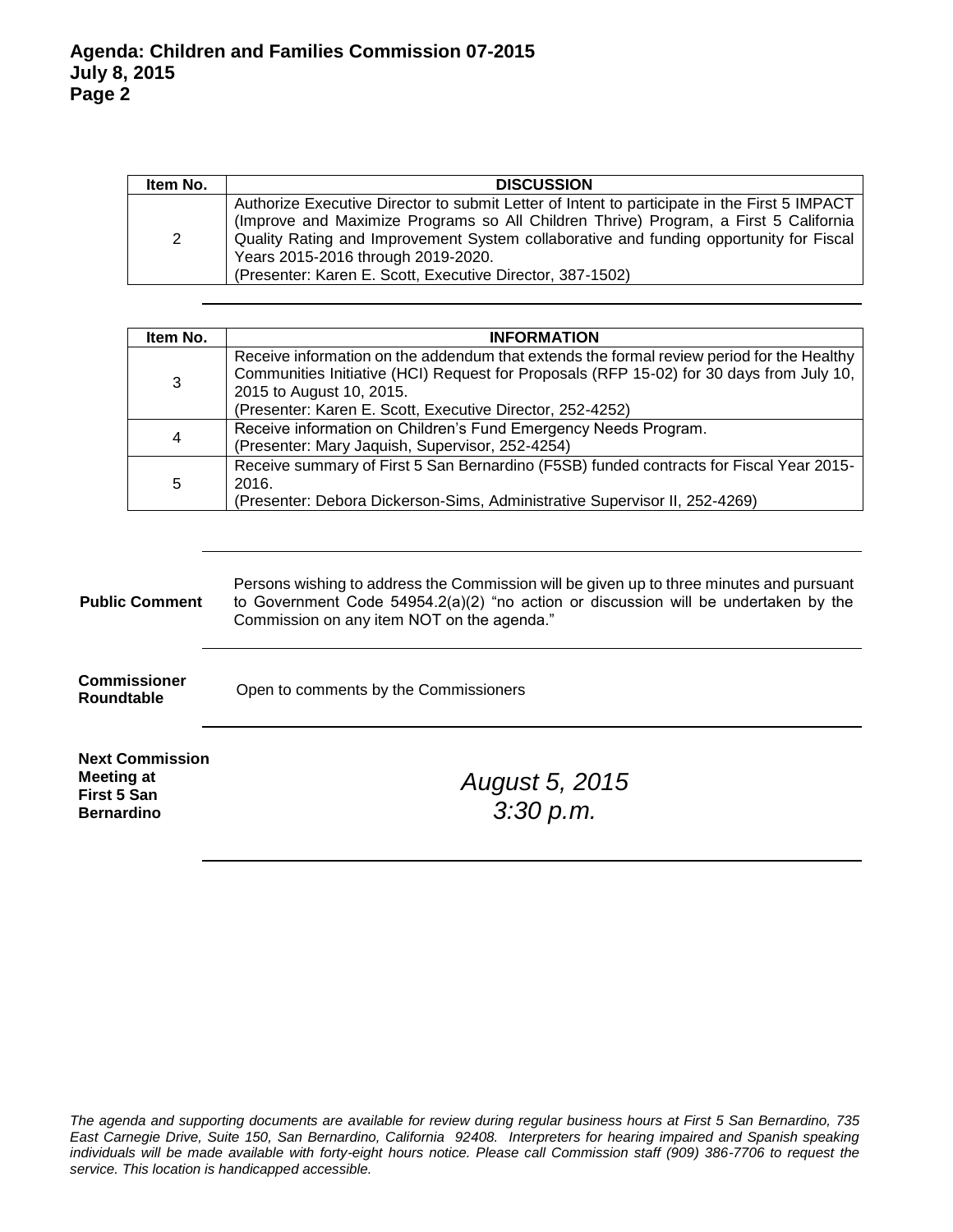

# **CHILDREN AND FAMILIES COMMISSION for San Bernardino County AGENDA: July 8, 2015**

**Subject:** Information Relative to Possible Conflict of Interest

**Instructions:** Contractors, subcontractors, principals and agents are listed below for each applicable agenda item. Commissioners are asked to review the items for possible conflicts of interest and to notify the Commission secretary prior to the Commission meeting of conflicts concerning items on the meeting's agenda. This procedure does not relieve the Commissioner of his or her obligations under the Political Reform Act.

**Background:** The Political Reform Act of 1974 (Government Code section 87100 et. Seq.) prohibits public officials from making, participating in making or in any way attempting to use their official position to influence a governmental decision in which they have reason to know they have a "financial interest." Additionally, Government Code section 1090 et seq. prohibits public officers and employees from being financially interested in any contract made by them in their official capacity or by the board of which they are members. A limited exception is allowed for County Children's and Families Commissions. (See Government Code section 1091.3)

| Item<br>No. | Agenda<br><b>Item/Contractor</b> | <b>Principals &amp; Agents</b> | <b>Subcontractors;</b><br><b>Principals &amp; Agents</b> | <b>Commissioner</b><br><b>Abstentions</b> |
|-------------|----------------------------------|--------------------------------|----------------------------------------------------------|-------------------------------------------|
|             | N/A                              | N/A                            | N/A                                                      |                                           |
|             | N/A                              | N/A                            | N/A                                                      |                                           |
|             | N/A                              | N/A                            | N/A                                                      |                                           |
|             | N/A                              | N/A                            | N/A                                                      |                                           |
|             | N/A                              | N/A                            | N/A                                                      |                                           |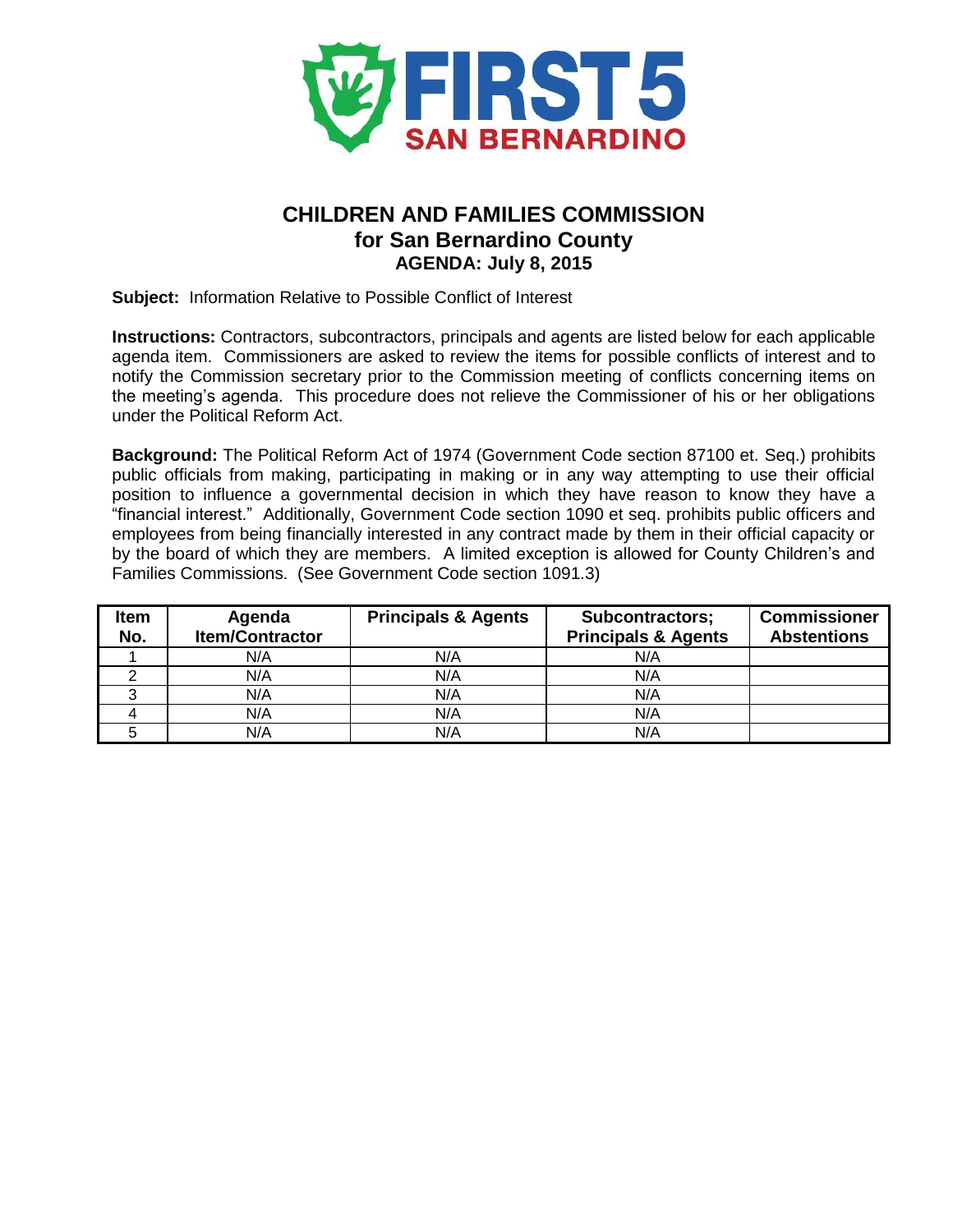

#### **AGENDA ITEM 2 JULY 8, 2015**

| <b>Subject</b>                          | First 5 IMPACT Program - Funding Opportunity                                                                                                                                                                                                                                                                                                                                         |  |  |
|-----------------------------------------|--------------------------------------------------------------------------------------------------------------------------------------------------------------------------------------------------------------------------------------------------------------------------------------------------------------------------------------------------------------------------------------|--|--|
| <b>Recommendations</b>                  | Authorize Executive Director to submit Letter of Intent to participate in the First 5<br>IMPACT (Improve and Maximize Programs so All Children Thrive) Program, a First<br>5 California Quality Rating and Improvement System collaborative and funding<br>opportunity for Fiscal Years 2015-2016 through 2019-2020.<br>(Presenter: Karen E. Scott, Executive Director, 387-1502)    |  |  |
| <b>Financial Impact</b>                 | None                                                                                                                                                                                                                                                                                                                                                                                 |  |  |
| <b>Background</b><br><b>Information</b> | First 5 IMPACT (Improve and Maximize Programs so All Children Thrive) is an<br>innovative approach that partners First 5 California (F5CA) with counties to increase<br>access to high-quality early learning programs and services for children and families,<br>and helps ensure children enter school with the skills, knowledge, and dispositions<br>necessary to be successful. |  |  |
|                                         | <b>What is First 5 IMPACT?</b>                                                                                                                                                                                                                                                                                                                                                       |  |  |
|                                         | \$190 million over five years                                                                                                                                                                                                                                                                                                                                                        |  |  |
|                                         | Centered around Continuous Quality Improvement, including a network of local<br>Quality Rating and Improvement Systems (QRIS), that better coordinate,<br>implement, and assess early learning programs                                                                                                                                                                              |  |  |
|                                         | Builds on the Race to the-Top Early Learning Challenge (RTT-ELC) QRIS<br>Framework, F5CA's past and current program investments, and aligns with<br>federal and state direction                                                                                                                                                                                                      |  |  |
|                                         | Maximizes investments and leverages non-First 5 dollars<br>Creates a shared focus on a common desired result: thriving children and<br>families                                                                                                                                                                                                                                      |  |  |
|                                         | What are the requirements of F5 IMPACT?                                                                                                                                                                                                                                                                                                                                              |  |  |
|                                         | Focus on the Early Learning and Development System by using funds to<br>increase the quality of early learning in their county/region by incorporating<br>elements of the CA-QRIS and moving toward a systems approach to quality<br>improvement.                                                                                                                                    |  |  |
|                                         | Include within the system the full spectrum of early learning settings serving<br>children birth through age 5 (licensed and license-exempt, centers, and FCC<br>homes) and must first prioritize, but not duplicate, services to programs and sites<br>serving children and families with high needs.                                                                               |  |  |
|                                         | In year two, for sites participating in F5 IMPACT:<br>$\geq$ 10 percent must serve infants/toddlers<br>15 percent must be FCC homes<br>➤                                                                                                                                                                                                                                             |  |  |
|                                         | If applicable to needs and design, counties may use funds to support FFN<br>caregivers and alternate early learning sites such as Family Resource Centers.                                                                                                                                                                                                                           |  |  |
|                                         | What does the F5 IMPACT design include?                                                                                                                                                                                                                                                                                                                                              |  |  |
|                                         | \$190 million over five years to support:                                                                                                                                                                                                                                                                                                                                            |  |  |
|                                         | $\triangleright$ County/Regional Allocations - \$120 million                                                                                                                                                                                                                                                                                                                         |  |  |
|                                         | $\triangleright$ Regional Training and Technical Assistance (T&TA) Hubs – approximately<br>\$18 million                                                                                                                                                                                                                                                                              |  |  |
|                                         | State-Level Systems Support and Statewide T&TA - approximately \$28<br>million                                                                                                                                                                                                                                                                                                       |  |  |

 $\triangleright$  Data, Evaluation, and Research – approximately \$24 million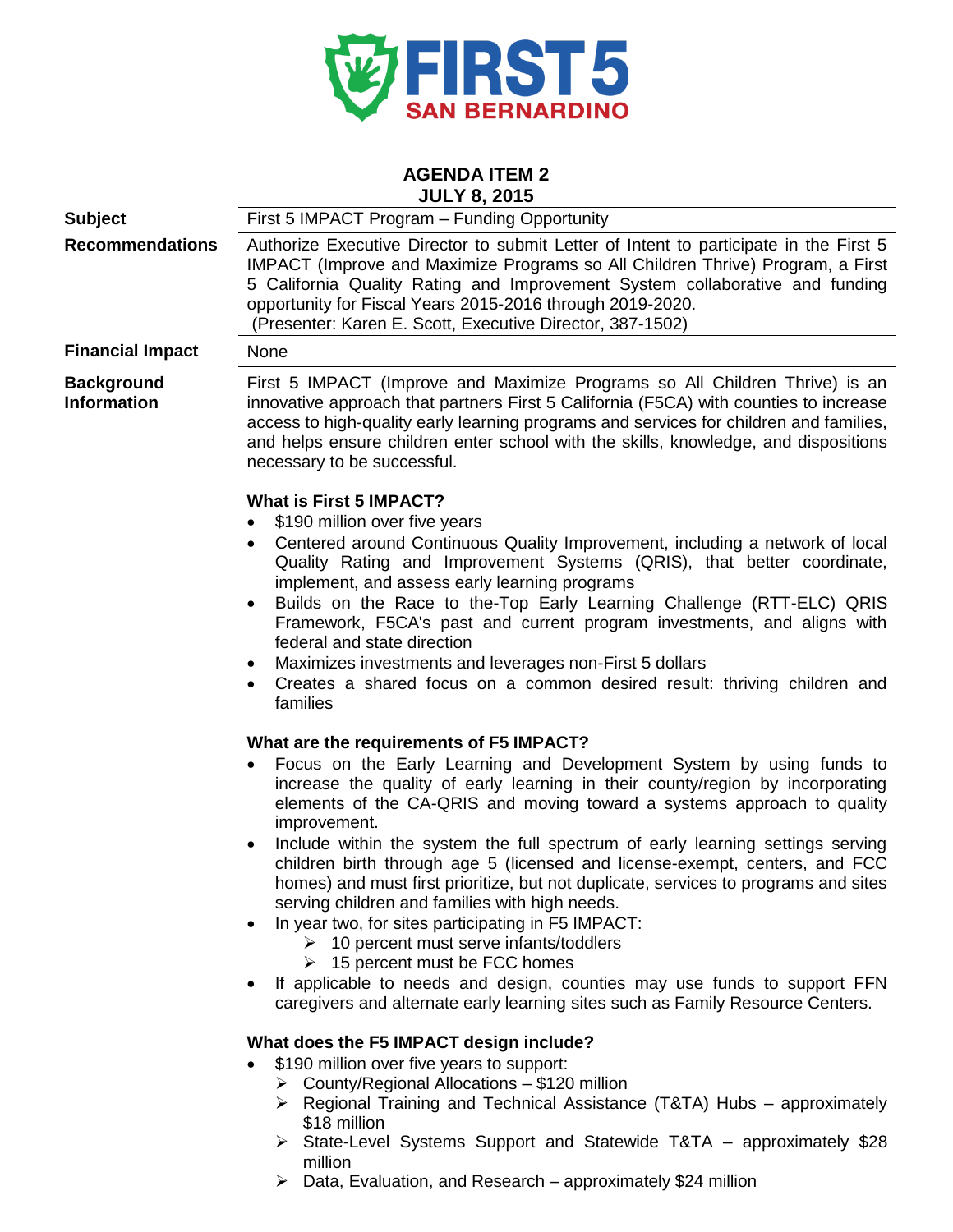- Incorporation of the RTT-ELC QRIS Framework (Rating Matrix and Continuous Quality Improvement Pathways)
- Incorporation of county/regional system functions that support the development of a local QRIS
- Three implementation steps that allow counties/regions/sites to enter First 5 IMPACT at various stages based on readiness – meeting counties where they are at and supporting quality improvement and its benefits over time
- Support for early learning sites across the spectrum of delivery modes, funding streams, and entry level of quality

#### **The following are Implementation Steps that counties/regions can enter F5 IMPACT based on local readiness:**

- 1. Quality Improvement **(QI)** Participating counties/regions must:
	- $\triangleright$  Implement at least one element from the CA-QRIS
	- $\triangleright$  Develop at least four of the seven System Functions
- 2. Quality Improvement System **(QIS)** Participating counties/regions must:
	- Implement at least four elements from the CA-QRIS, including Effective Teacher-Child Interactions and Family Engagement
	- $\triangleright$  Develop at least six of the seven systems functions
	- Ensure all participating sites have a Continuous Quality Improvement Plan
- 3. Quality Rating and Improvement System **(QRIS)** Participating counties/regions must:
	- $\triangleright$  Leverage funding to operate a full QRIS, including facilitation and publication of QRIS ratings
	- $\triangleright$  Develop all seven of the system functions
	- $\triangleright$  Ensure all participating sites have a Continuous Quality Improvement Plan

#### **Counties may also:**

- Enter at a lower Step and build towards a higher Step over the five years of IMPACT (i.e., Step 2 in years 1-2, Step 3 in years 3-5)
- Have participating sites involved in more than one Step simultaneously (i.e., FFNs participating in Step 1, rural centers and FCCs in Step 2, large centers and FCCs in Step 3); counties will be funded based on whichever Step has the majority of participating sites in their region

The base funding offered by F5CA is based on the number of children (ages 0-5) in poverty and the number of licensed facilities in each county. This figure determines the County's "target." The very rough estimate for available Base funding for San Bernardino County is \$880,000 per year. Additional QRIS Step Layer funding is based on which Step the County enters and/or plans to exercise within for the 5 year period.

Participation in the First 5 Impact program requires a match and leveraging of funds that is measurable and quantifiable in dollars. The matching requirement ratio for San Bernardino County is 2:1; [2 (State) to 1 (Local)]. This match can be either a **cash match** (contribution by the lead agency toward eligible costs of the local IMPACT efforts in the form of cash, in-kind, or donated materials) or **leveraged**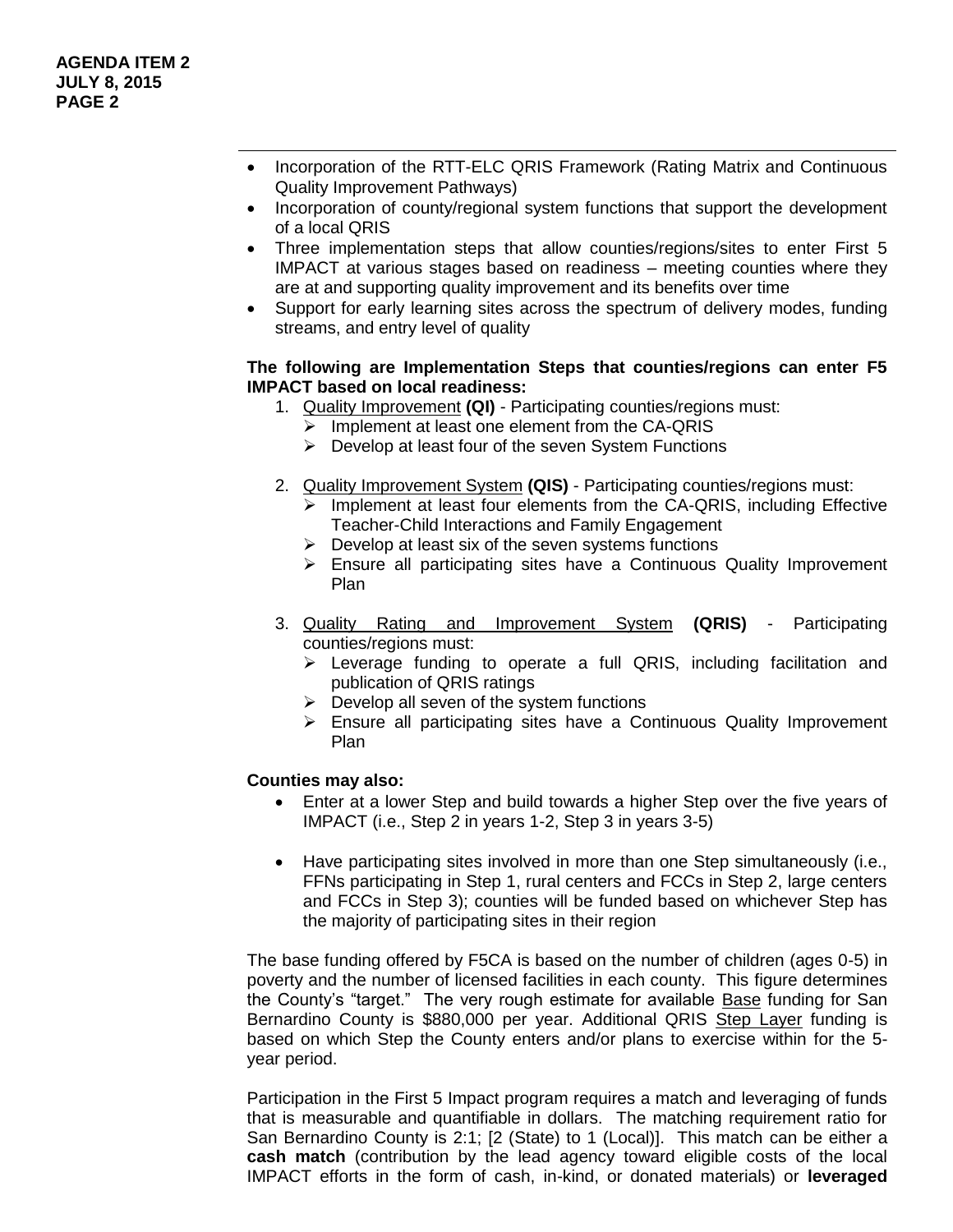**funds** (a financial commitment towards the cost of the project from sources other than the lead agency.)

Release of F5 IMPACT Request for Application (RFA) is expected by June 30, 2015 and will be released and funded in two phases.

Please refer to the following Attachments:

*Attachment A* illustrates request and funding cycle/activities *Attachment B* depicts the First 5 IMPACT Timeline *Attachment C* describes the IMPACT Layered Funding Approach

As per our Strategic Plan, SPA 2: Systems and Networks, F5SB is providing leadership in the development of this QRIS – a system that supports children prenatal through age 5, and results in sustainable and collective impact.

Agreeing to participate and submitting the Letter of Intent to the F5 IMPACT RFA release, does not obligate the Commission to any investment amount. It is optimal that First 5 SB should assume the Lead Agency role for this funding opportunity as First 5 Commissions across the State collaborate and provide leadership to a comprehensive, uniform system to improve quality for early education.

Stemming from the contribution of the Commission to date, that procured QRIS consultant services with VIVA Strategies, a Countywide QRIS consortium has been built with stakeholders from multiple sectors around early education including the County Office of Education, San Bernardino County Human Services, Public Health and Behavioral Health, local Child Care Resource and Referral organization, school/preschool educators, administrators and fiscal agents, Head Start and Early Head Start program leaders, representation from higher education institutions for both child development and professional development, Local Policy Council leaders, private and public child care providers and administrators, parents, business sector, etc., all in furtherance of this countywide goal of supporting children from cradle to career. It is also important to note that the current F5SB investments, such as the \$899,926 per year funding to support CARES Plus and \$176,000 per year to support the EHS/CCP grant can count as the "matching dollars" to meet our required match ratio and aligning our goals in determining our implementation steps.

With First 5 SB serving as the Lead Agency, work has already begun with the San Bernardino County QRIS Consortium to develop an efficient and effective structure, one that builds upon expertise, existing resources and contributions that make up the leveraging aspect for funding the work of this system. Within the current QRIS Strategic Planning Process, the Consortium has already started exploring some of the questions to be answered in the event that the Commission should apply for IMPACT. First FSB and the Consortium would designate and/or subcontract with entities or individuals to serve as the Administrative, Fiscal, Program Oversight and Implementation Leads. First 5 SB would be intricately involved with, if not serving as the "lead" for evaluation of the QRIS in San Bernardino. QRIS Leads will also work with other First 5 Commissions through a "regional hub" design, funded by F5 CA, to maximize resources such as databases and available tools, raters, etc. San Bernardino County's QRIS structure, roles and responsibilities will be determined by the Consortium and be included in the Action Plan being developed and to be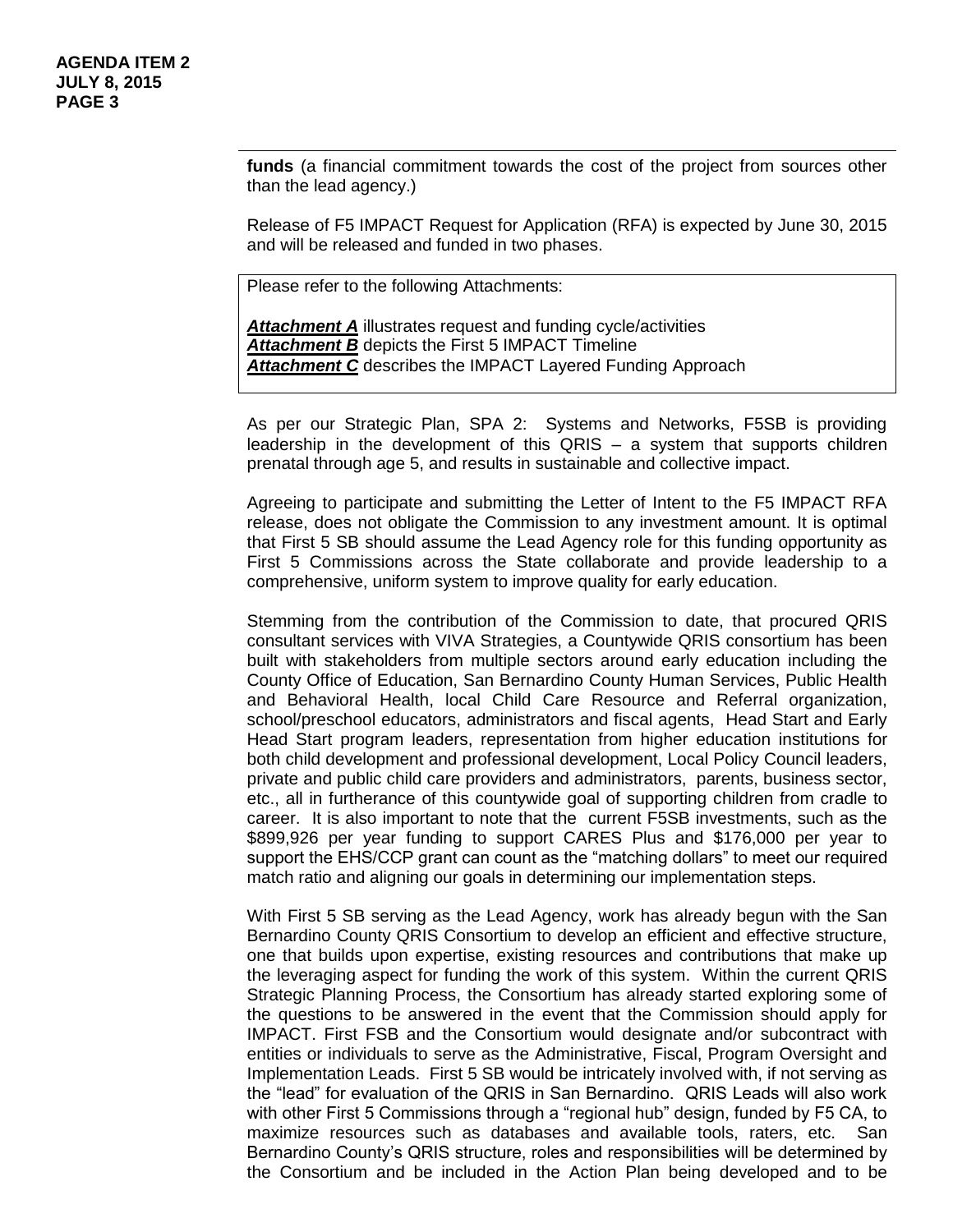included in response to the First 5 IMPACT RFA.

Any recommendation for monetary investment into the Countywide QRIS by the Commission, aligned with the Strategic Plan, would be brought before the Commission for prior approval.

Approval today, authorizing the Executive Director to submit a Letter of Intent to participate when the F5 IMPACT Request for Proposals is released ensures that First 5 San Bernardino and the County QRIS Consortium is a part of the network of local Quality Rating and Improvement Systems (QRIS) that better coordinate, implement, and evaluate early learning programs with a focus on improving their quality. This not only better positions QRIS for additional State, Federal or private funding, but also gives families the information and support they need to promote, support, and optimize their child's development and learning by selecting the best program for their child.

| <b>Report on Action as taken</b> |         |  |
|----------------------------------|---------|--|
| <b>Action:</b>                   |         |  |
| Moved:                           | Second: |  |
| In Favor:                        |         |  |
| Opposed:                         |         |  |
| Abstained:                       |         |  |
| <b>Comments:</b>                 |         |  |
|                                  |         |  |
| <b>Witnessed:</b>                |         |  |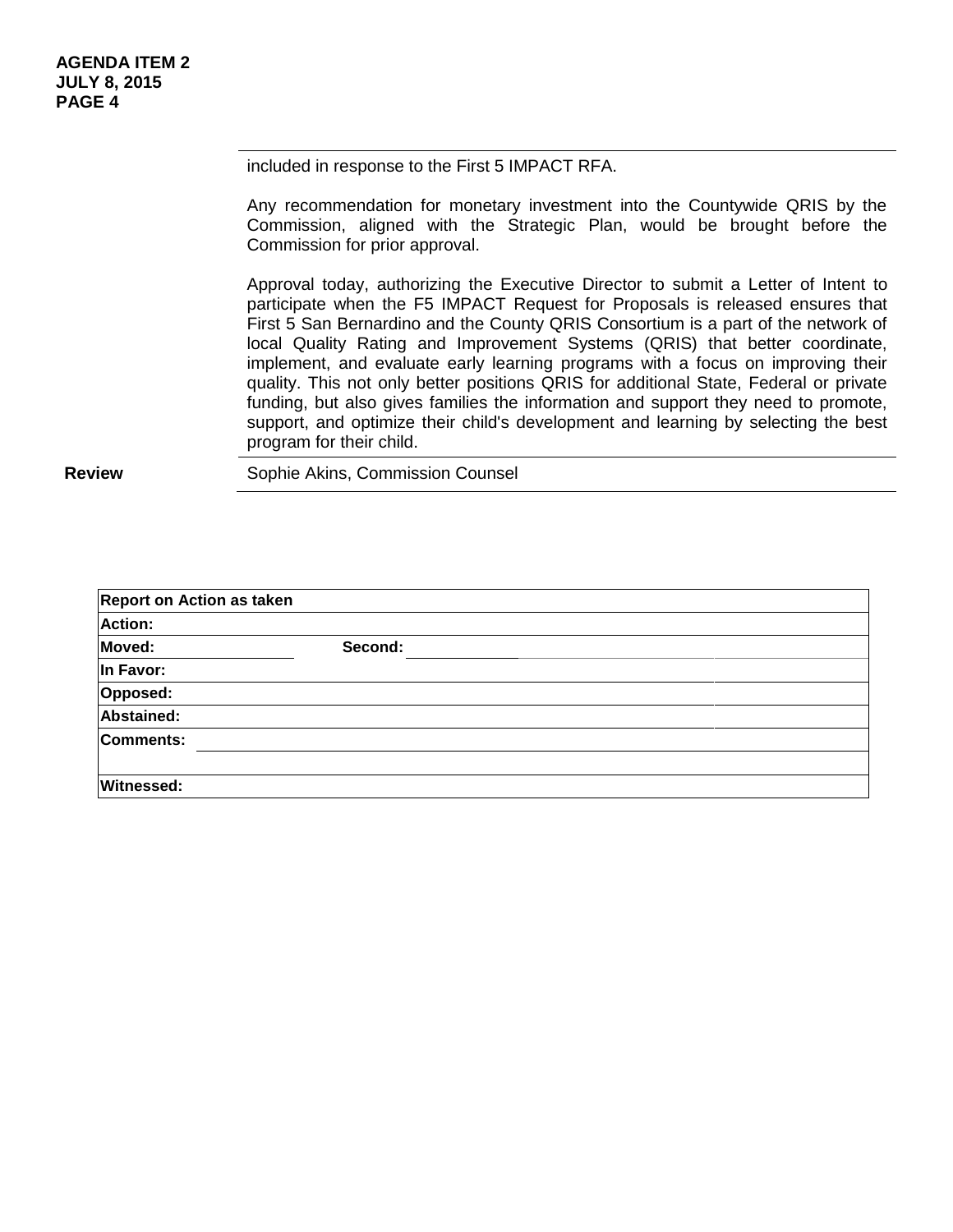# **ATTACHMENT A**



| <b>Activity</b>                                                                                                                                                                                                                                                                                                                                                                                                                                                                                                                                                                                                                                                                                                                                                                                                                                                                         | <b>Due Date</b>             | <b>Next Steps</b>                                                                                                                                         |
|-----------------------------------------------------------------------------------------------------------------------------------------------------------------------------------------------------------------------------------------------------------------------------------------------------------------------------------------------------------------------------------------------------------------------------------------------------------------------------------------------------------------------------------------------------------------------------------------------------------------------------------------------------------------------------------------------------------------------------------------------------------------------------------------------------------------------------------------------------------------------------------------|-----------------------------|-----------------------------------------------------------------------------------------------------------------------------------------------------------|
| F5 CA Releases F5 IMPACT Request for<br>Application (RFA) - (Letter of Intent<br><b>Submission Required)</b>                                                                                                                                                                                                                                                                                                                                                                                                                                                                                                                                                                                                                                                                                                                                                                            | Release<br>June 30,<br>2015 | If not participating, F5's have<br>the "Right of First Refusal" and<br>must submit accordingly to<br>allow other county/regional<br>entity to participate |
| Letter of Intent from Counties to include:<br>Original signature of F5 ED<br>Estimated number of participating sites<br>$\bullet$<br><b>Statement of County Implementation</b><br>$\bullet$<br>Step(s)                                                                                                                                                                                                                                                                                                                                                                                                                                                                                                                                                                                                                                                                                  | Mid July<br>2015            |                                                                                                                                                           |
| Submit application in response to the<br>released RFA, Phase I. Application to<br>include:<br>Estimated number of participating sites<br><b>Statement of County Implementation</b><br>Step(s)                                                                                                                                                                                                                                                                                                                                                                                                                                                                                                                                                                                                                                                                                           | August<br>2015              | Upon approval of application,<br><b>Counties will receive Base</b><br>Layer funding.                                                                      |
| Submit application in response to the<br>released RFA, Phase 2, with an Action Plan<br>that outlines the county/regional framework<br>for implementing the F5 IMPACT initiative.<br>Action Plan must include the following<br>information:<br><b>Current Local QRIS Overview</b><br>$\bullet$<br>Convening and Strengthening<br>$\bullet$<br>Partnerships<br><b>Recruit and Engage Stakeholders</b><br>$\bullet$<br>Alignment and Incorporation of the CA-<br>$\bullet$<br>QRIS<br>Create and Support Improvement<br>$\bullet$<br><b>Strategies</b><br>Evaluation, Rating and Monitoring System<br>$\bullet$<br>Capacity-building and Sustainability<br>$\bullet$<br>Outreach and Communication<br>$\bullet$<br><b>IMPACT Site Participation Baseline and</b><br>$\bullet$<br><b>Target Data</b><br><b>Key Personnel</b><br>$\bullet$<br>Timeline<br><b>Budget and Budget Narrative</b> | November<br>2015            | Upon approval of application,<br>Counties will receive Step<br>Layer funding.                                                                             |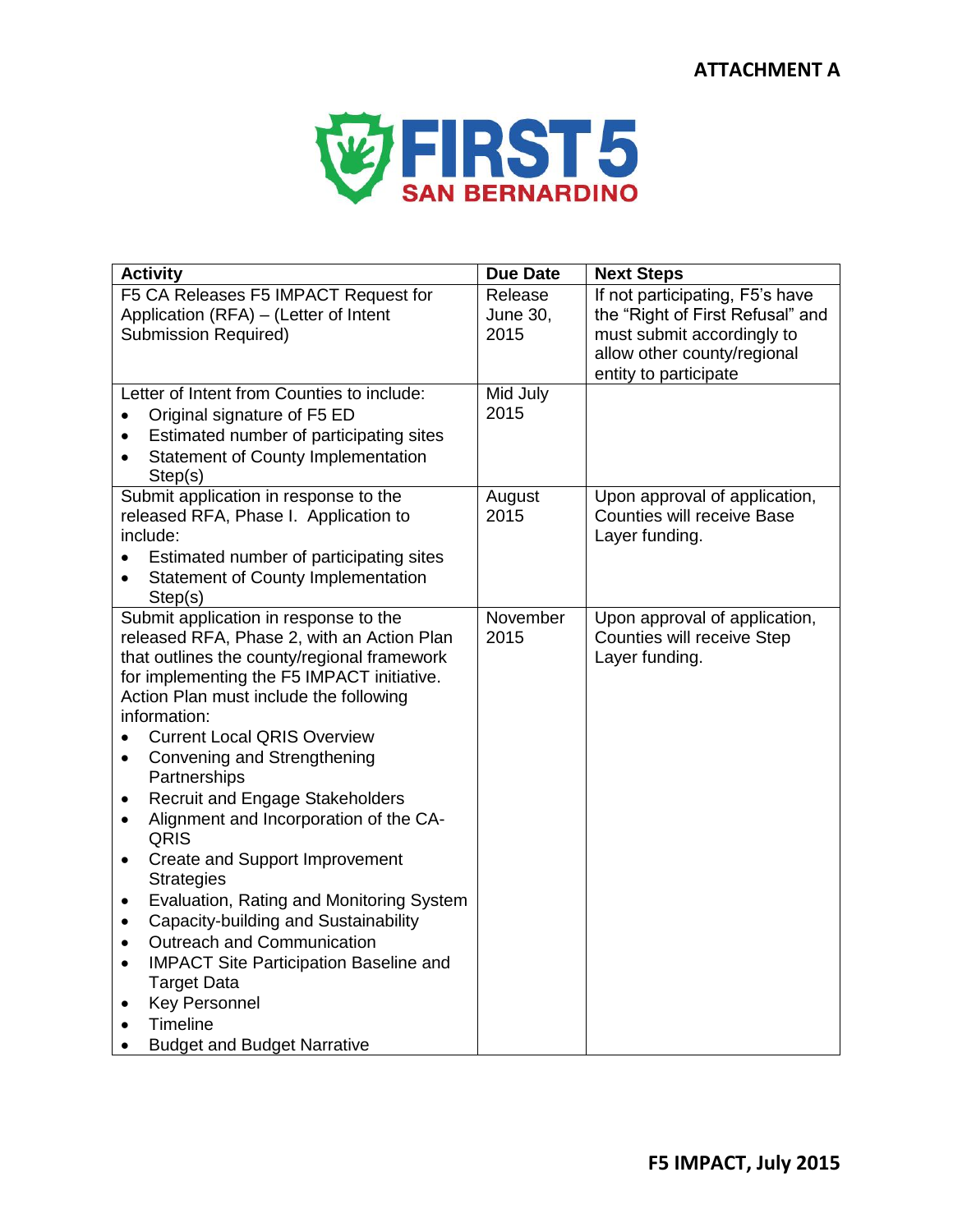# **ATTACHMENT B**



31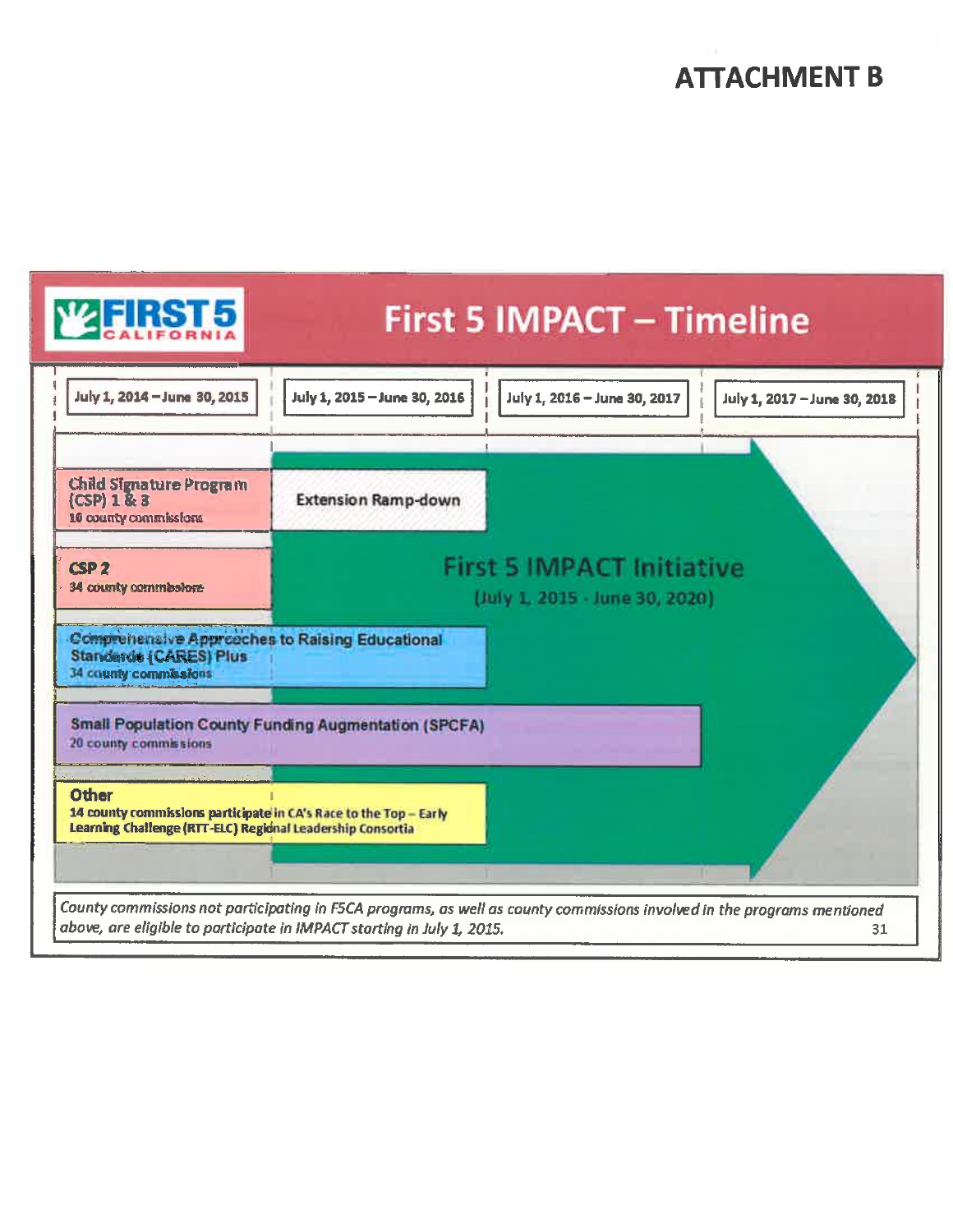# **ATTACHMENT C**

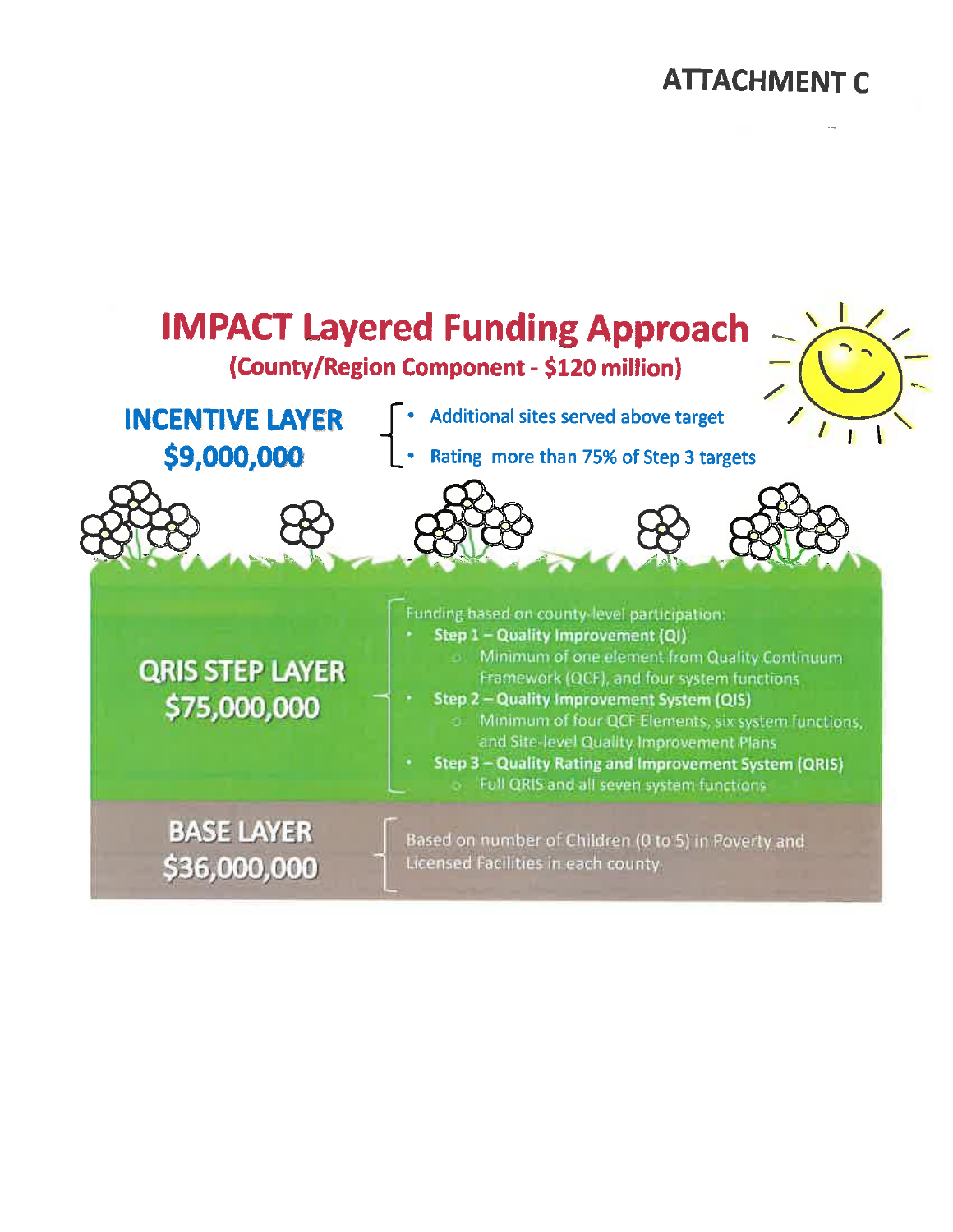

#### **AGENDA ITEM 3 JULY 8, 2015**

| <b>Subject</b>                                                                                                                                                                                                                                                                                           | Addendum to Healthy Communities Initiative (HCI) Requests for Proposals (RFP 15-<br>02) for Fiscal Years 2015-2018.                                                                                                                                                                |  |
|----------------------------------------------------------------------------------------------------------------------------------------------------------------------------------------------------------------------------------------------------------------------------------------------------------|------------------------------------------------------------------------------------------------------------------------------------------------------------------------------------------------------------------------------------------------------------------------------------|--|
| Receive information on the addendum that extends the formal review period for the<br><b>Recommendations</b><br>Healthy Communities Initiative (HCI) Request for Proposals (RFP 15-02) for 30 days<br>from July 10, 2015 to August 10, 2015.<br>(Presenter: Karen E. Scott, Executive Director, 252-4252) |                                                                                                                                                                                                                                                                                    |  |
| <b>Financial Impact</b>                                                                                                                                                                                                                                                                                  | \$3 million for Fiscal Years 2015-2018                                                                                                                                                                                                                                             |  |
| <b>Background</b><br><b>Information</b>                                                                                                                                                                                                                                                                  | The Healthy Communities Initiative (HCI) Request for Proposals (RFP 15-02), was<br>released in April 2015 under the Systems and Networks Strategic Priority Area in the<br>amount of \$1 million per year for a total amount of \$3 million for Fiscal Years 2015<br>through 2018. |  |
|                                                                                                                                                                                                                                                                                                          | This was intended to be an innovative eppertunity to invest in and support Hoolthy                                                                                                                                                                                                 |  |

This was intended to be an innovative opportunity to invest in and support Healthy Communities; to build upon what was established through the Commission's Investing in Children - Health Services (RFP 11-02), released in November 2011 and again through a Healthy Cities/Communities Projects (RFP 13-02) released in April 2013.

Under the Healthy Communities Initiative (RFP 15-02), the Commission sought the positive outcomes that can be achieved through sustainable, comprehensive community approaches to support improved health results for pregnant women and children ages birth through 5 within the built community infrastructure. To support a "Healthy Communities System", contractors are expected to operate collectively alongside the San Bernardino County Department of Public Health, who provides technical assistance and leadership for policy and environmental strategies to improve the residents' health. Proposing entities were required to commit at least 20% of the project cost as a match per year to First 5 funds for Fiscal Years 2015- 2018.

The Commission received (5) proposals requesting \$2.6 million. This is significantly fewer respondents, with a potential (as proposed), of achieving less than one-half of the impact as seen in prior funding cycles. The submissions in response to (RFP 15- 02) are still being evaluated through the Commission's standard review process. The average of external reviewer scores was 62.7 points out of 100 possible; the average combining both internal and external reviewer scores was 61.9, overall the lowest scores for any RFP in recent years. One submission will receive notification that they were unsuccessful at the fiscal phase and at least two submissions are unsuccessful at the program phase. Given these unusual circumstances, an overall evaluation and analysis is being completed by Commission staff to determine if the Healthy Communities Initiative (RFP 15-02) objectives can be met effectively, equitably and yield measurable impact, making the best possible investment of Commission funds, considering the ability to accomplish the goal and be truly sustainable within the remaining proposals submitted. The Commission will be provided these findings and given the opportunity to review and determine, as per (RFP 15-02), Section III. Procurement Conditions, (B) Acceptance or Rejection of Proposals, if they will exercise the right to accept or reject any or all proposals if it is determined to be in the best interest of the Commission.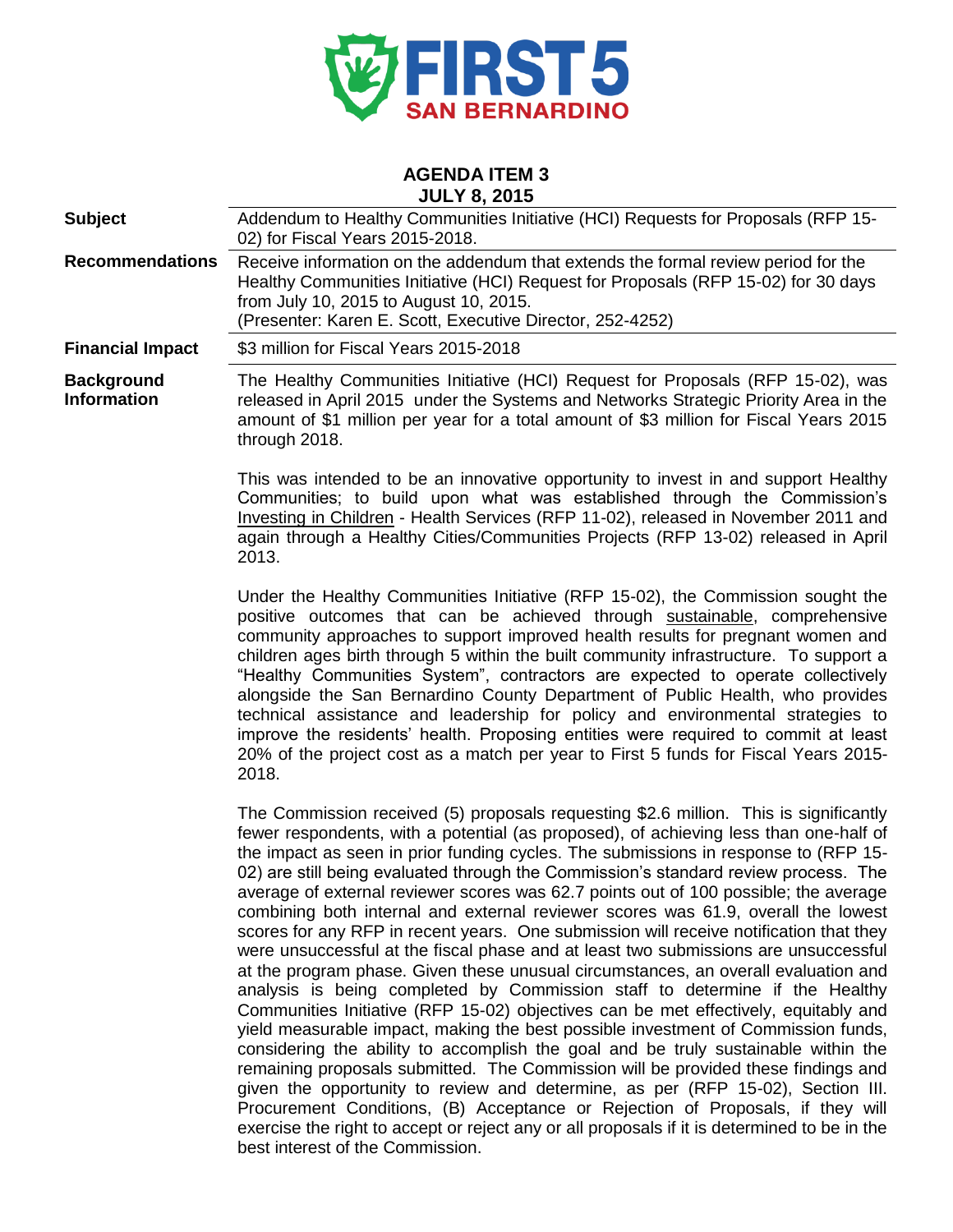This item is to inform the Commission that the timeline for the Healthy Communities Initiative (RFP 15-02) will be extended from July 10, 2015 to August 10, 2015 with August 10, 2015 becoming the "tentative date to inform of award or unsuccessful proposal at the fiscal and/or program phase" (See RFP 15-02, page 3, Letter I., Procurement Timeline; and all other dates will be adjusted as well as follows:

| <b>ACTIVITY</b> |                                                                                                                                          | <b>DATE</b>                          | <b>Amended Dates</b> |
|-----------------|------------------------------------------------------------------------------------------------------------------------------------------|--------------------------------------|----------------------|
|                 | A. RFP Release                                                                                                                           | Thursday, April 2, 2015              |                      |
| B.              | <b>Mandatory Proposal</b><br>Conference                                                                                                  | Tuesday, April 14, 2015              |                      |
|                 | C. Deadline for Question<br>Submissions                                                                                                  | Friday, April 17, 2015               |                      |
|                 |                                                                                                                                          | No later than 12 Noon,<br><b>PST</b> |                      |
|                 | <b>D.</b> Deadline for Proposal<br><b>Submission</b>                                                                                     | <b>Friday, May 8, 2015</b>           |                      |
|                 |                                                                                                                                          | No later than 4:00<br>P.M., PST      |                      |
| Е.              | Tentative date to inform of<br>Unsuccessful Proposals at<br>the Administrative Phase<br>(No Appeal)                                      | May 18, 2015                         |                      |
| F.              | Tentative date to inform of<br><b>Award or Unsuccessful</b><br>Proposal at the Fiscal and/or<br>Program Phase (Opportunity<br>to Appeal) | July 10, 2015                        | August 10, 2015      |
|                 | G. Tentative Deadline to<br>request Appeal                                                                                               | July 20, 2015                        | August 20,2015       |
| H. .            | Tentative date for<br>Commission Approval of<br>Contracts                                                                                | August 5, 2015                       | September 2, 2015    |
| L.              | Tentative Start Date for<br>Contract(s)                                                                                                  | August 6, 2015                       | September 3, 2015    |

#### **I. PROCUREMENT TIMELINE**

Addendum will be posted to the First 5 San Bernardino website at [www.first5sanbernardino.org](http://www.first5sanbernardino.org/) and proposers will be notified per e-mail.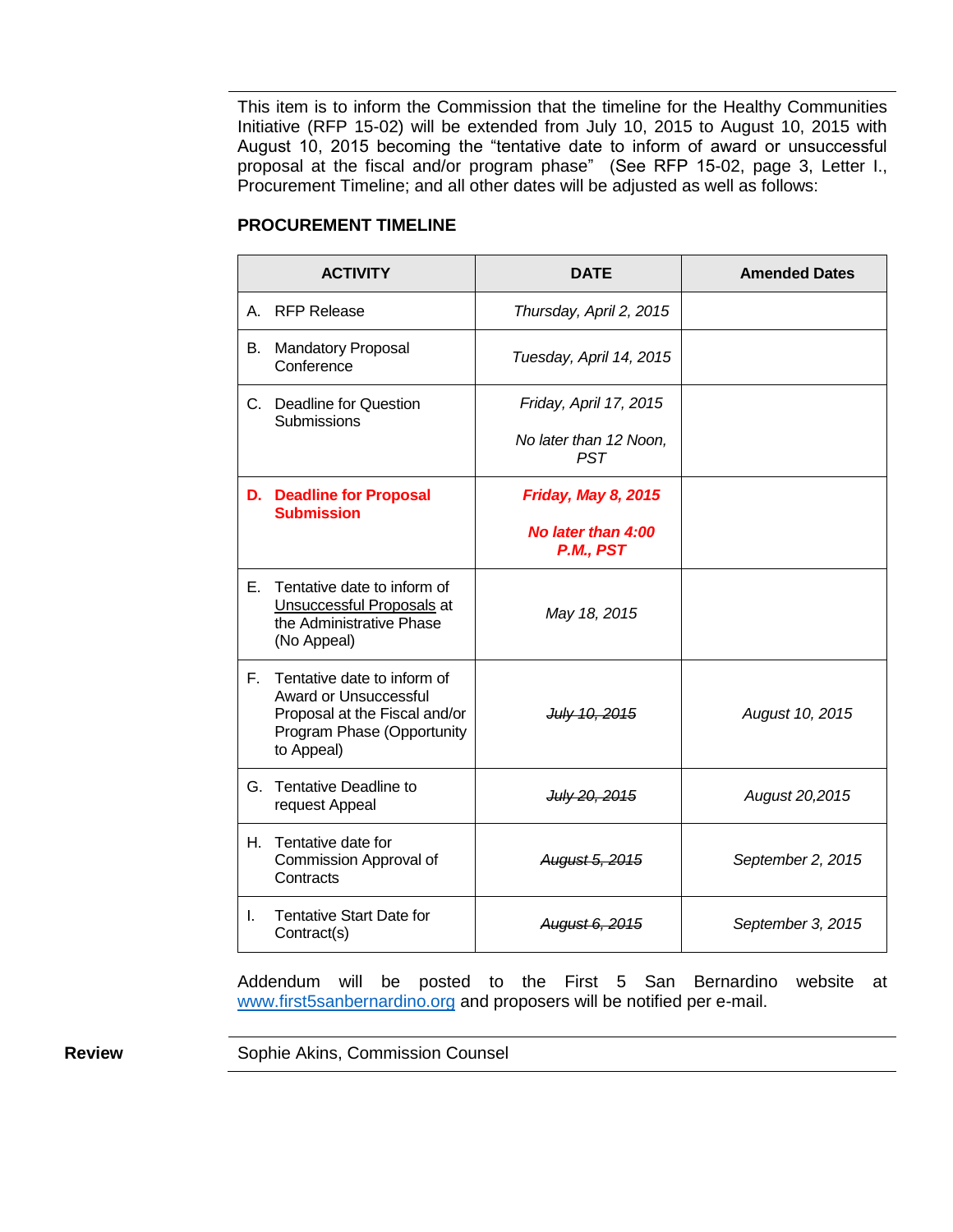

# **AGENDA ITEM 4**

|                                         | <b>JULY 8, 2015</b>                                                                                                                                                                                                                                                                                                                                                                                                                                                                                                                                                                                                                                                                                                                                                           |
|-----------------------------------------|-------------------------------------------------------------------------------------------------------------------------------------------------------------------------------------------------------------------------------------------------------------------------------------------------------------------------------------------------------------------------------------------------------------------------------------------------------------------------------------------------------------------------------------------------------------------------------------------------------------------------------------------------------------------------------------------------------------------------------------------------------------------------------|
| <b>Subject</b>                          | <b>Children's Fund Emergency Needs Program</b>                                                                                                                                                                                                                                                                                                                                                                                                                                                                                                                                                                                                                                                                                                                                |
| <b>Recommendations</b>                  | Receive information on Children's Fund Emergency Needs Program.<br>(Presenter: Mary Jaquish, Supervisor, 252-4254)                                                                                                                                                                                                                                                                                                                                                                                                                                                                                                                                                                                                                                                            |
| <b>Financial Impact</b>                 | None                                                                                                                                                                                                                                                                                                                                                                                                                                                                                                                                                                                                                                                                                                                                                                          |
| <b>Background</b><br><b>Information</b> | On April 1, 2015 the First 5 Commission approved Contract SI020 with Children's<br>Fund for the Emergency Needs Program and the Annual Celebration of Giving.                                                                                                                                                                                                                                                                                                                                                                                                                                                                                                                                                                                                                 |
|                                         | Children's Fund operates as a "safety net" for "at-risk children" in San Bernardino<br>County. Through the Emergency Needs Program, they provide emergency<br>resources not available from other agencies or organizations in the community with<br>the following eligibility requirements:<br>Families must have a true and recognizable hardship.<br>Families must be case managed or care coordinated.<br>٠<br>Families must be able to demonstrate sustainability.<br>٠<br>Requests for assistance are limited to one time only per specific item or need<br>٠<br>per child.                                                                                                                                                                                              |
|                                         | Children's Fund partners with agencies to provide basic needs to clients that are<br>accessing services from a list of organizations serving children ages 0-5. All clients<br>accessing Children's Fund through First 5 San Bernardino (F5SB) are assessed and<br>tracked regarding the referral of emergency needs from Children's Fund. The<br>continued utilization of such an experienced administrator builds upon a successful<br>partnership. Besides operating the Emergency Needs Program, Children's Fund is<br>unique in that they are a non-profit fund-raising organization, and have the capability<br>of negotiating and strengthening buying power for "hard goods" needed to sustain<br>"at risk" children and families in crisis, unlike any other entity. |
|                                         | Effective with Fiscal Year 2015-2016, F5SB has implemented the Nurturing<br>Parenting Program (NPP) to reduce the incidence of child abuse, improve parenting<br>and family functioning and create healthy environments for the optimal development<br>The NPP utilizes the Matrix Outcomes Model and the Family<br>of all children.<br>Development Matrix as components to ensure families obtain the necessary support<br>and resources to achieve stability and positive outcomes.                                                                                                                                                                                                                                                                                         |
|                                         | The cost to fund the "safety net" activities and provision of resources is not included<br>in the NPP provider's contracts funded by F5SB. Instead, case workers in these<br>agencies and County partners on the list approved by Children's Fund will use case<br>management tools to determine and make recommendations for the need of "hard<br>goods" in order to assist families in times of emergency need, and will collaborate<br>with Children's Fund within the Emergency Needs program to support positive<br>outcomes for families.                                                                                                                                                                                                                               |
|                                         | sending of Chattains who From it will be active                                                                                                                                                                                                                                                                                                                                                                                                                                                                                                                                                                                                                                                                                                                               |

Through this contract, Children's Fund will continue to support their annual "Celebration of Giving Toy Drive" focusing on providing educational and ageappropriate toys to children from birth through age five who are case-managed through Children and Families Services and other human services departments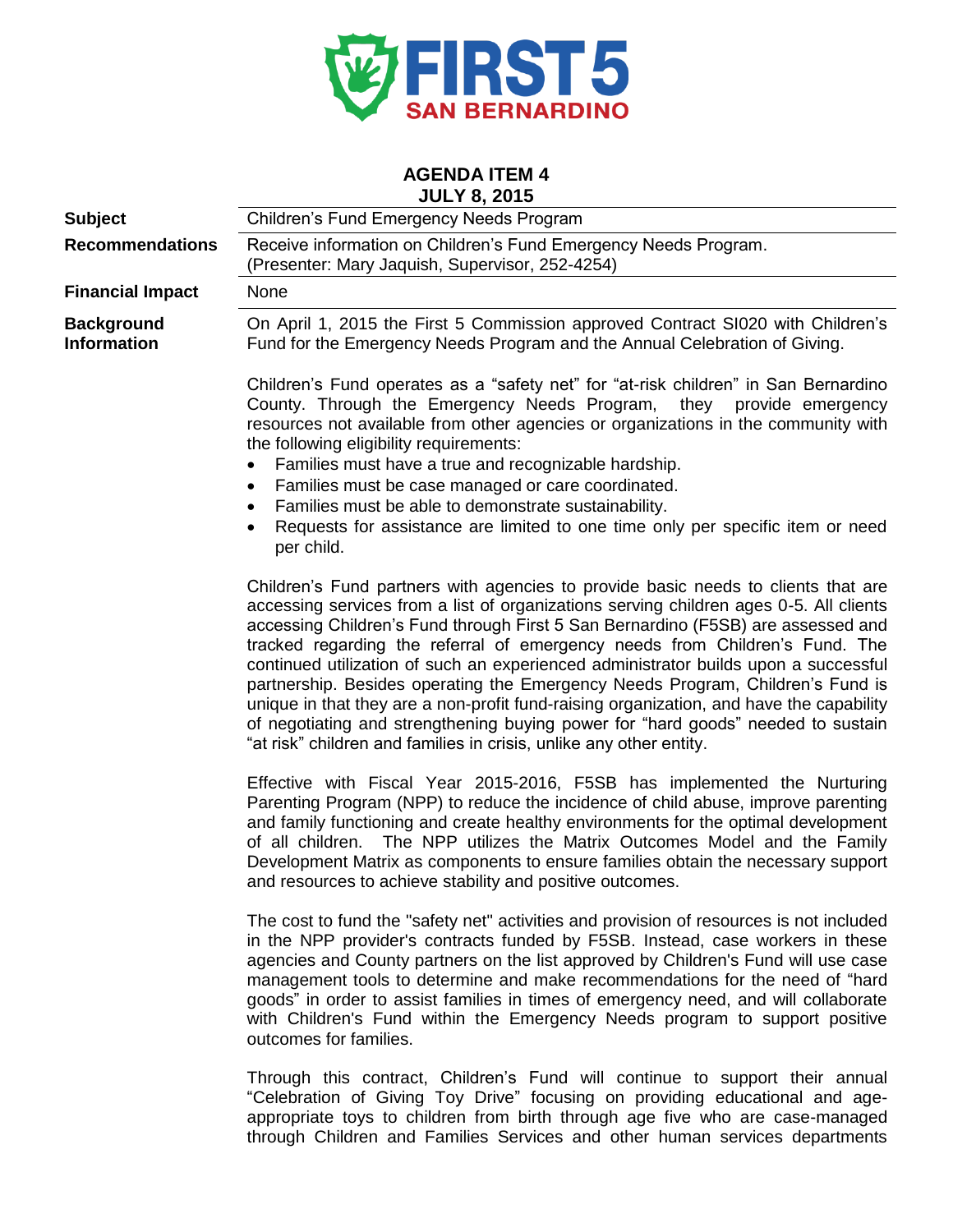throughout San Bernardino County. Research shows that children who receive sufficient early stimulation developmentally appropriate toys and activities are more likely to be successful in school and become life-long learners.

In addition, Children's Fund will use F5SB funding to leverage funding from other organizations to provide basic needs for Preschool Services Department children.

In response to the Commission's questions regarding the definition of "hard goods", they are items needed to help meet the basic needs of families in crisis. Per the Emergency Needs Guidelines: Emergency services (or hard goods) include, but are not limited to, the following:

- Appliances
- Bedding
- Beds
- Car seats
- Clothing
- Diapers/ wipes
- Food
- Formula
- Hygiene
- Medical, dental, and vision emergencies
- Rental
- Utility Assistance

Children's Fund has collected and assessed data from contract year 2013-2014 to be used for program improvement and strategic decision making. The data reports total contract expenditures for Fiscal Year 2013-2014 in the amount of \$280,157. Through Children's Fund's ability to leverage additional resources, over 8,000 children ages 0-5 received emergency hard goods and participated in the Celebration of Giving.

Specific to the Emergency Needs Program for fiscal year 2013 -2014, 160 families with children ages 0-5 were case managed and provided with emergency hard goods. The most requested needs were for rental assistance, clothing, beds and appliances. The majority of families accessing services hailed from the Central/San Bernardino and the west end communities of the County.

The method required by agencies who access the emergency needs funds are as follows:

Requests to access the Emergency Needs Program are first approved by agency supervisors, and then submitted to Children's Fund by authorized case managers, with supporting documentation through a web-based platform called Omniweaver. Children's Fund program staff then reviews the requests and verifies the needs of the family.

In accordance with the guidelines, all considerations are made to look at the family's potential for sustainment, their demonstrated hardship, and well-articulated need to align with the requested items.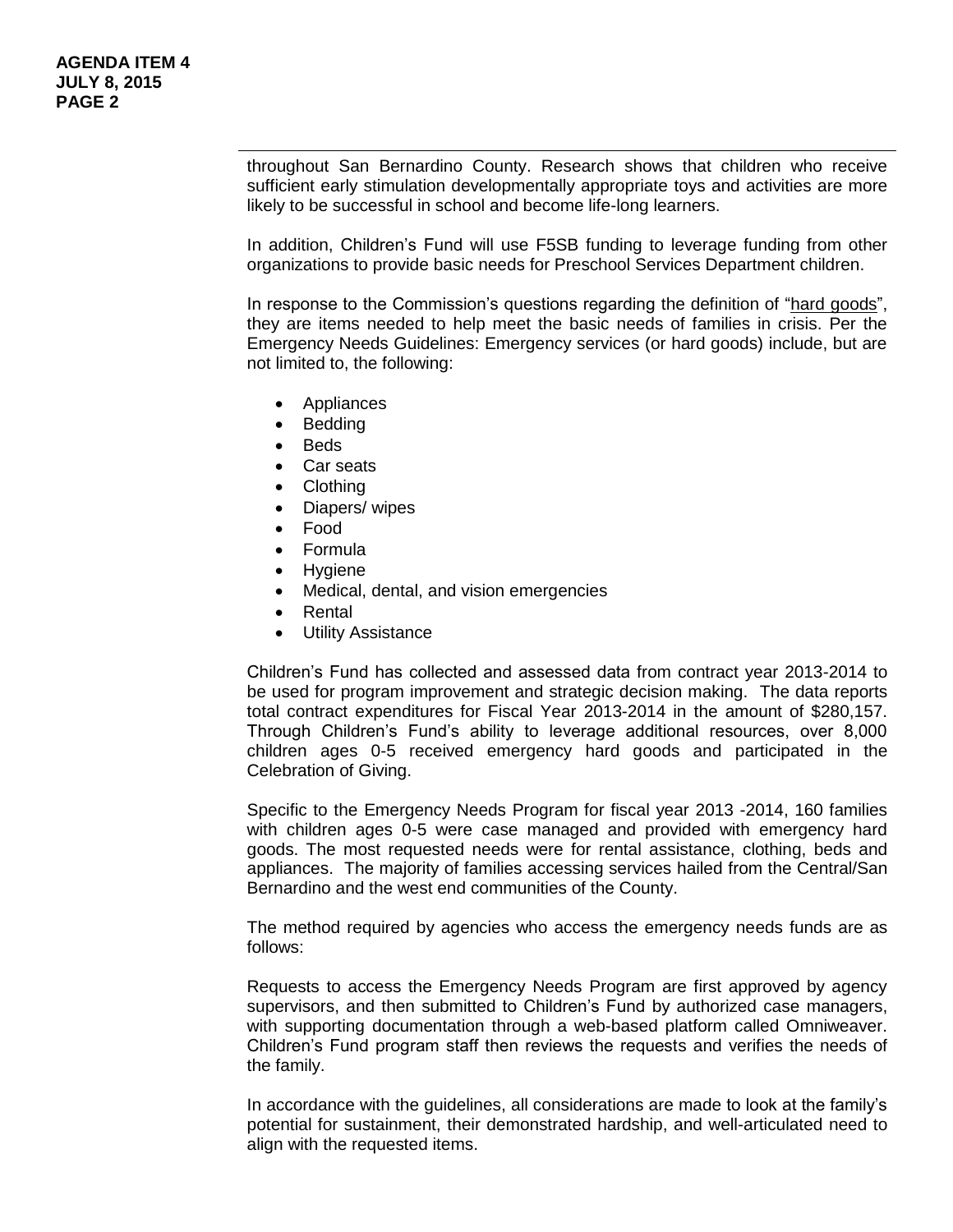For example, one family in need of beds for their children were using plastic crates, turned upside down with blankets on them as makeshift beds. Another family in need of a refrigerator was using a cooler to store all perishable food items. These are good examples of a need verified by the case manager.

Children's Fund has been a good steward of public funds and has a comprehensive process, oversight and management of the approval process that ensures all appropriate items purchased for families 0-5 are accompanied by receipts and invoices within 14 days of the expense.

Through Contract SI020, a continued system collaboration, the Commission has enabled Children's Fund to expand the program to include County partners and authorized resource centers utilizing case management tools to determine and make recommendations for the need of hard goods in order to assist families in times of emergency need.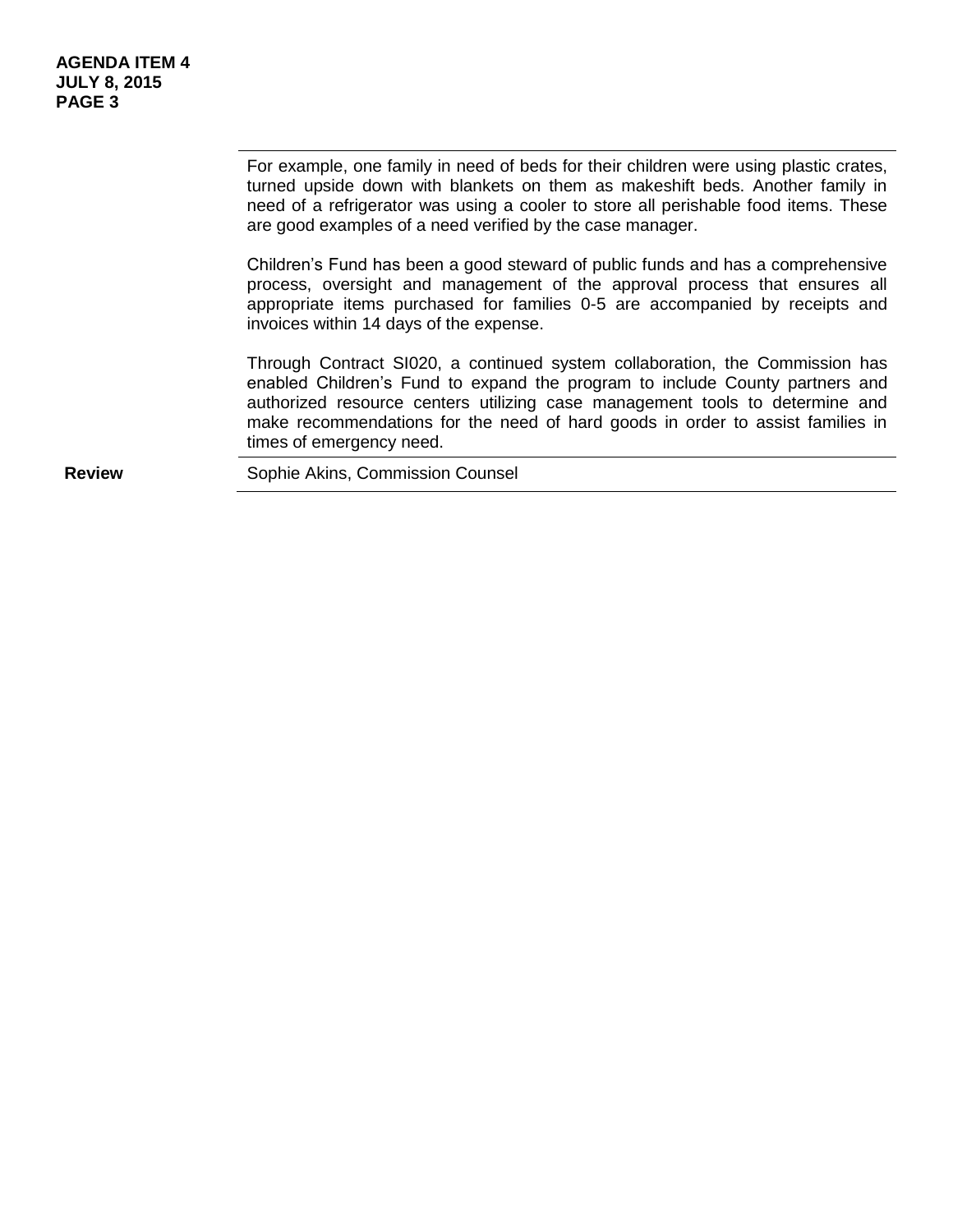

#### **AGENDA ITEM 5 JULY 8, 2015**

| <b>Subject</b>                          | Summary of Contracts for Fiscal Year 2015-2016 by Strategic Priority Area                                                                                                                                                                                                                                                                                                                                                                                                                                                                                                                                                                                                                               |
|-----------------------------------------|---------------------------------------------------------------------------------------------------------------------------------------------------------------------------------------------------------------------------------------------------------------------------------------------------------------------------------------------------------------------------------------------------------------------------------------------------------------------------------------------------------------------------------------------------------------------------------------------------------------------------------------------------------------------------------------------------------|
| <b>Recommendations</b>                  | Receive summary of First 5 San Bernardino (F5SB) funded contracts for Fiscal Year<br>2015-2016.<br>(Presenter: Debora Dickerson-Sims, Administrative Supervisor II, 252-4269)                                                                                                                                                                                                                                                                                                                                                                                                                                                                                                                           |
| <b>Financial Impact</b>                 | None                                                                                                                                                                                                                                                                                                                                                                                                                                                                                                                                                                                                                                                                                                    |
| <b>Background</b><br><b>Information</b> | On June 3, 2015, the Commission approved the F5SB budget for Fiscal Year 2015-<br>2016 which included an allocation for program services and systems support in the<br>amount of \$27 million. To date, the Commission has approved contracts totaling<br>\$21,465,608 and a Healthy Communities Initiative RFP release in the amount of \$1<br>million, bringing the total funding for Fiscal Year 2015-2016 to \$22,465,608. This<br>leaves the available amount of \$4,534,392 in uncommitted funds for the Commission<br>to allocate toward future investments. The following is a list of the current<br>contractors and contract amounts that align with the goals of the F5SB Strategic<br>Plan. |

**STRATEGIC PRIORITY AREA 1 (**some goals may conjoin with SPA 2)

**CHILD HEALTH-** Children prenatal through age 5 and their families can access the full spectrum of health and behavioral health services reached to enhance their wellbeing.

#### **Perinatal Care Services**

| <b>Agency</b>                        | <b>Contract</b> | <b>Goals</b> | FY 15-16<br><b>Contract</b><br><b>Amount</b> |
|--------------------------------------|-----------------|--------------|----------------------------------------------|
| Cedar House                          | <b>HW037</b>    | 1.1a, 1.1c   | 479,244                                      |
| Loma Linda University                | <b>HW036</b>    | 1.1a, 1.1c   | 204,882                                      |
| <b>SBC Public Health</b>             | <b>HW032</b>    | 1.1a, 1.1c   | 720,102                                      |
| <b>Total Perinatal Care Services</b> |                 |              | 1,404,228                                    |

#### **Healthy Kids - Health Care**

| <b>Access</b>                        |                 |              |                                              |
|--------------------------------------|-----------------|--------------|----------------------------------------------|
| Agency                               | <b>Contract</b> | <b>Goals</b> | FY 15-16<br><b>Contract</b><br><b>Amount</b> |
|                                      |                 |              |                                              |
| Inland Empire Health Plan            | <b>HW041</b>    | 1.1a, 1.1b   | 735,000                                      |
| <b>Total Health Insurance Access</b> |                 |              | 735,000                                      |

#### **Asthma/Bronchitis Intervention**

| Agency                                                | <b>Contract</b> | <b>Goals</b> | FY 15-16<br><b>Contract</b><br><b>Amount</b> |
|-------------------------------------------------------|-----------------|--------------|----------------------------------------------|
| American Lung Association                             | <b>HW034</b>    | 1.1a, 1.1b   | 127,393                                      |
| <b>ARMC Breathmobile</b>                              | <b>HW043</b>    | 1.1a, 1.1b   | 222,038                                      |
| <b>Total Asthma/Bronchitis</b><br><b>Intervention</b> |                 |              | 349,431                                      |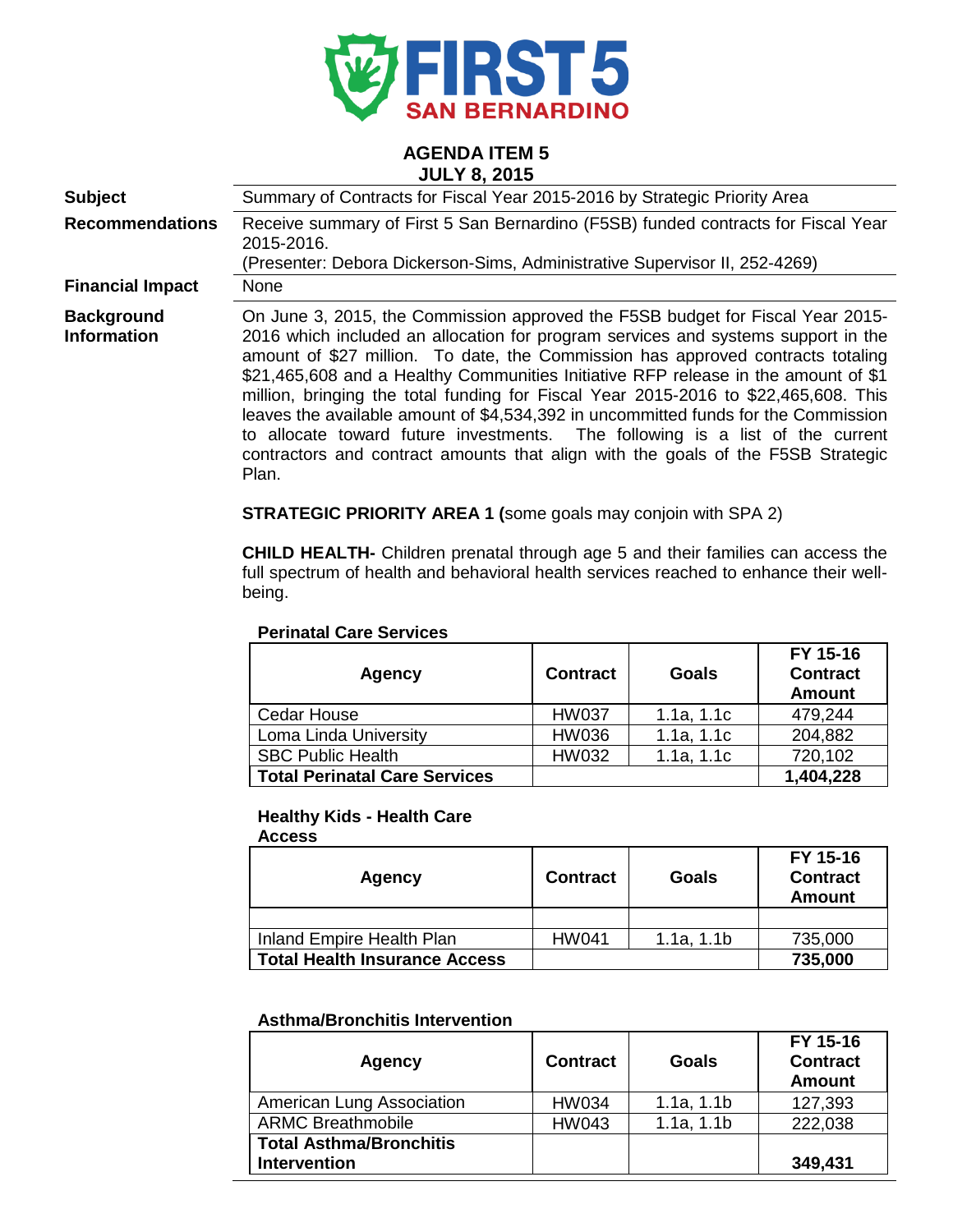#### **Oral Health**

| <b>Agency</b>            | <b>Contract</b> | Goals      | FY 15-16<br><b>Contract</b><br>Amount |
|--------------------------|-----------------|------------|---------------------------------------|
| Center for Oral Health   | HW030           | 2.1a, 2.1b | 693,750                               |
| <b>Total Oral Health</b> |                 |            | 693,750                               |

#### **SART**

| <b>Agency</b>                  | <b>Contract</b> | Goals     | FY 15-16<br><b>Contract</b><br>Amount |
|--------------------------------|-----------------|-----------|---------------------------------------|
| County of San Bernardino (DBH) | HW052           | 1.1, 2.1b | 4,600,000                             |
| <b>Total SART</b>              |                 |           | 4,600,000                             |

**EARLY LEARNING –** Children birth through age 5 benefit from high quality early childhood care and education, family engagement, and support that prepares all children to reach their optimal potential in school and life.

#### **Pre-K Academy**

| <b>Contract</b> | Goals            | FY 15-16<br><b>Contract</b><br><b>Amount</b> |
|-----------------|------------------|----------------------------------------------|
| EC012           | 1.2a, 1.2b, 1.3c | 513,086                                      |
| EC013           | 1.2a, 1.2b, 1.3c | 749,781                                      |
| EC014           | 1.2a, 1.2b, 1.3c | 93,083                                       |
| EC010           | 1.2a, 1.2b, 1.3c | 692,653                                      |
|                 |                  | 2,044,603                                    |
|                 |                  |                                              |

## **Preschool**

| <b>Agency</b>                       | <b>Contract</b> | Goals            | FY 15-16<br><b>Contract</b><br><b>Amount</b> |
|-------------------------------------|-----------------|------------------|----------------------------------------------|
| Fontana USD                         | EC009           | 1.2a, 1.2b, 1.3c | 1,077,461                                    |
| Lucerne USD                         | EC015           | 1.2a, 1.2b, 1.3c | 250,722                                      |
| <b>Rialto USD</b>                   | EC016           | 1.2a, 1.2b, 1.3c | 1,053,038                                    |
| San Bernardino City USD             | EC011           | 1.2a, 1.2b, 1.3c | 93,153                                       |
| <b>SB County-Preschool Services</b> | <b>EC007</b>    | 1.2a, 1.2b, 1.3c | 397,543                                      |
| <b>Total Preschool</b>              |                 |                  | 2,871,917                                    |

## **School Based Infant Toddler**

**Agency**

| Agency                           | <b>Contract</b> | Goals            | FY 15-16<br><b>Contract</b><br>Amount |
|----------------------------------|-----------------|------------------|---------------------------------------|
| <b>Easter Seals</b>              | EC005           | 1.2a, 1.2b, 1.3c | 242,143                               |
| <b>Total School Based Infant</b> |                 |                  |                                       |
| <b>Toddler</b>                   |                 |                  | 242,143                               |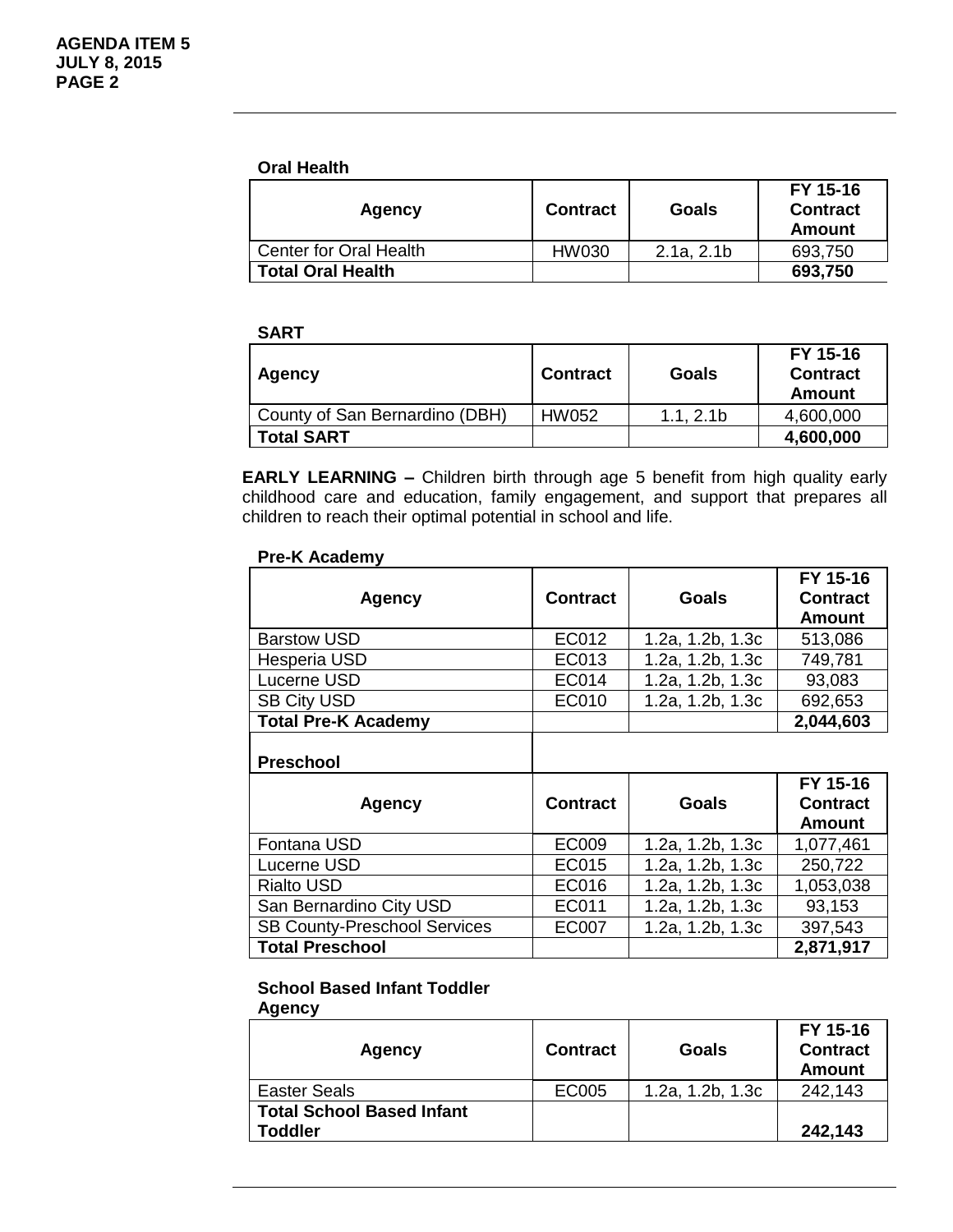#### **Literacy**

| <b>Agency</b>                      | <b>Contract</b> | Goals      | FY 15-16<br><b>Contract</b><br><b>Amount</b> |
|------------------------------------|-----------------|------------|----------------------------------------------|
| <b>Child Care Resources Center</b> | EC021           | 1.2b, 1.2c | 97,433                                       |
| <b>Chino Valley</b>                | EC022           | 1.2b, 1.2c | 118,870                                      |
| Joshua Tree                        | EC024           | 1.2b, 1.2c | 20,701                                       |
| <b>Rim Family Services</b>         | <b>EC025</b>    | 1.2b, 1.2c | 211,122                                      |
| Save the Children                  | <b>EC027</b>    | 1.2b, 1.2c | 278,659                                      |
| <b>Total Literacy</b>              |                 |            | 726,785                                      |

#### **Workforce Development**

| <b>Agency</b>                       | <b>Contract</b> | Goals            | FY 15-16<br><b>Contract</b><br><b>Amount</b> |
|-------------------------------------|-----------------|------------------|----------------------------------------------|
| S B County Sup of Schools-          |                 |                  |                                              |
| <b>CARES</b>                        | <b>EC026</b>    | 2.2 <sub>b</sub> | 899,926                                      |
| <b>SB County Preschool Services</b> |                 |                  |                                              |
| Early Head Start and Child Care     |                 |                  |                                              |
| <b>Resource Center Partnership</b>  |                 |                  |                                              |
| (EHS/CCP)                           | <b>EC028</b>    | 1.2a, 2.1b, 2.2b | 176,000                                      |
| <b>Total Workforce Development</b>  |                 |                  | 1,075,926                                    |

**FAMILY AND COMMUNITY SUPPORT AND PARTNERSHIPS** –Families and communities are engaged, supported, and strengthened through cultural effective resources and opportunities that assist them in nurturing, caring, and providing for their children's success and well-being.

#### **Parent Education**

| <b>Agency</b>                       | <b>Contract</b> | Goals      | FY 15-16<br><b>Contract</b><br><b>Amount</b> |
|-------------------------------------|-----------------|------------|----------------------------------------------|
| <b>Bear Valley Community Health</b> | <b>FS066</b>    | 1.3a, 1.3c | 259,919                                      |
| <b>Building a Generation</b>        | <b>FS065</b>    | 1.3a, 1.3c | 313,540                                      |
| <b>Chino Valley</b>                 | <b>FS067</b>    | 1.3a, 1.3c | 221,123                                      |
| El Sol                              | <b>FS068</b>    | 1.3a, 1.3c | 440,792                                      |
| <b>Family Services Association</b>  | <b>FS069</b>    | 1.3a, 1.3c | 484,624                                      |
| <b>Moses House Ministries</b>       | <b>FS070</b>    | 1.3a, 1.3c | 412,958                                      |
| <b>Parents Anonymous</b>            | <b>FS071</b>    | 1.3a, 1.3c | 422,374                                      |
| <b>Reach Out</b>                    | <b>FS072</b>    | 1.3a, 1.3c | 506,459                                      |
| St Joseph/St Mary                   | <b>FS073</b>    | 1.3a, 1.3c | 296,502                                      |
| <b>Walden Family Services</b>       | <b>FS074</b>    | 1.3a, 1.3c | 362,433                                      |
| <b>West Care</b>                    | <b>FS075</b>    | 1.3a, 1.3c | 148,563                                      |
| <b>Total Parent Education</b>       |                 |            | 3.869,287                                    |